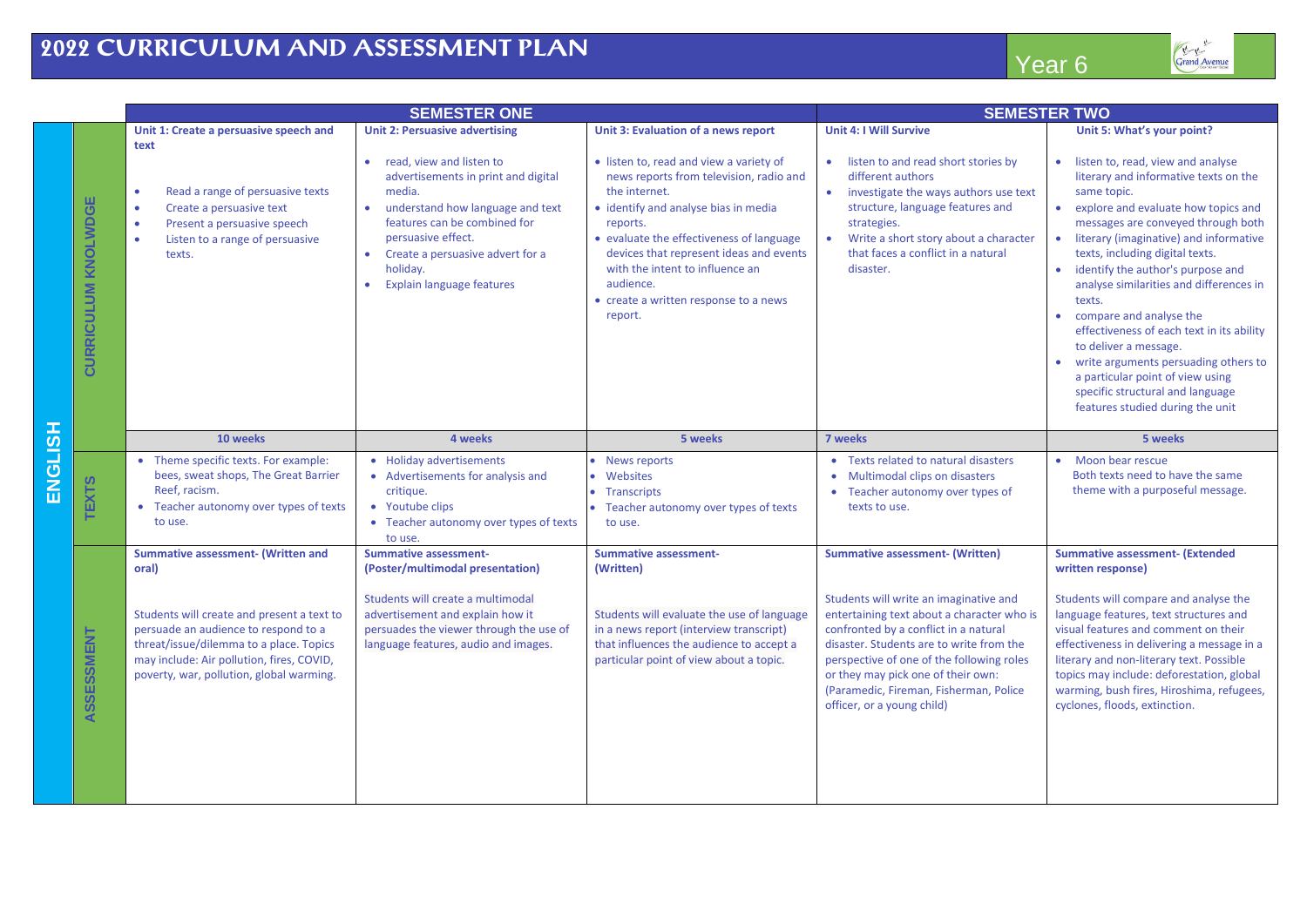|                     |                     | <b>SEMESTER ONE</b>                                                                                                                                                                                                                                                                                                                                                                                                                                                                                                                                                                                                                                                                                                                                                                                                                                                                                                                                      |                                                                                                                                                                                                                                                                                                                                                                                                                                                                                                                                                                                                                                                                                | <b>SEMESTER TWO</b>                                                                                                                                                                                                                                                                                                                                                                                                                                                                                                                                                                                                                                                                                                                                                                                                                                                                                                                                                                           |                                                                                                                                                                                                                                                                                                                                                                                                                                                                                                                                                                                                                                                                                                                                                                 |
|---------------------|---------------------|----------------------------------------------------------------------------------------------------------------------------------------------------------------------------------------------------------------------------------------------------------------------------------------------------------------------------------------------------------------------------------------------------------------------------------------------------------------------------------------------------------------------------------------------------------------------------------------------------------------------------------------------------------------------------------------------------------------------------------------------------------------------------------------------------------------------------------------------------------------------------------------------------------------------------------------------------------|--------------------------------------------------------------------------------------------------------------------------------------------------------------------------------------------------------------------------------------------------------------------------------------------------------------------------------------------------------------------------------------------------------------------------------------------------------------------------------------------------------------------------------------------------------------------------------------------------------------------------------------------------------------------------------|-----------------------------------------------------------------------------------------------------------------------------------------------------------------------------------------------------------------------------------------------------------------------------------------------------------------------------------------------------------------------------------------------------------------------------------------------------------------------------------------------------------------------------------------------------------------------------------------------------------------------------------------------------------------------------------------------------------------------------------------------------------------------------------------------------------------------------------------------------------------------------------------------------------------------------------------------------------------------------------------------|-----------------------------------------------------------------------------------------------------------------------------------------------------------------------------------------------------------------------------------------------------------------------------------------------------------------------------------------------------------------------------------------------------------------------------------------------------------------------------------------------------------------------------------------------------------------------------------------------------------------------------------------------------------------------------------------------------------------------------------------------------------------|
| ∑<br>Ш<br><b>エス</b> | CURRICULUM KNOLWDGE | Unit 1<br>Interpreting timetables<br>• Interpret and use timetables<br><b>Shape</b><br>problem solve and reason to create nets and<br>$\bullet$<br>construct models of simple prisms and pyramids.<br>Location and transformation<br>• apply translations, reflections and rotations to<br>create symmetrical shape.<br>• apply onestep transformations and describe<br>combinations of translations, reflections and<br>rotations.<br>Data<br>Data representation and interpretation - Revise<br>different types of data displays, interpret data<br>displays, investigate the similarities and<br>differences between different data displays,<br>• identify the purpose and use of different displays<br>and identify the difference between categorical<br>and numerical data.<br>• Compare primary and secondary data, source<br>secondary data, explore data displays in the<br>media, problem solve and reason by interpreting<br>secondary data. | Unit 2<br>Number and place value<br>• solve problems using the order of operations<br>• solve multiplication and division problems using a<br>written algorithm.<br>• Select and apply mental and written strategies to<br>problems involving all four operations<br>Integers and the cartesian plane<br>• identify the four quadrants on a Cartesian plane,<br>plot and locate ordered pairs in all four<br>quadrants.<br>• Compare and order positive and negative<br>integers on number lines.<br><b>Number properties</b><br>• Number and place value - identify and describe<br>properties of prime, composite, square and<br>triangular numbers and create factor trees. | Unit 3<br>Measurement (capacity, volume, length, area)<br>• Using units of measurement - connect decimals to<br>the metric system, convert between units of<br>measure, compare length and solve problems<br>involving length and area, make connections<br>between volume and capacity.<br><b>Fractions and decimals</b><br>• Order and compare fractions with related<br>denominators<br>• add and subtract fractions with related<br>denominators<br>• calculate the fraction of a given quantity<br>• solve problems involving the addition and<br>subtraction of fractions.<br>• Add, subtract, multiply and divide decimals by<br>whole numbers<br>• multiply and divide decimals by powers of ten,<br>add and subtract decimals<br>• multiply decimals by whole numbers<br>• divide numbers that result in tenths and<br>hundredths<br>• solve problems involving fractions and decimals.<br><b>Money (Percentages)</b><br>• calculate discounts of 10%, 25% and 50% on sale<br>items. | Unit 4<br><b>Probability (Chance)</b><br>Represent the probability of outcomes as a<br>fraction or decimal and conduct chance<br>experiments.<br>Conduct chance experiments, record data in a<br>frequency table, calculate relative frequency,<br>write probability as a fraction, decimal or percent,<br>compare observed and expected frequencies.<br><b>Angles</b><br>Geometric reasoning - make generalisations about<br>٠<br>angles on a straight line, angles at a point and<br>vertically opposite angles, and use these<br>generalisations to find unknown angles.<br>• Measure and describe angles, apply<br>generalisations about angles on a straight line,<br>angles at a point and vertically opposite angles<br>and apply in real-life contexts. |
|                     | ASSESSMENT          | <b>Summative Task 1:</b><br>To interpret, compare and analyse data displays to<br>make decisions.<br><b>Summative Task 2:</b><br>To demonstrate understanding of prisms & pyramids;<br>and location & transformation of shape<br><b>Summative Task 3:</b><br>To interpret and use timetables and cost information<br>to determine a travel schedule.                                                                                                                                                                                                                                                                                                                                                                                                                                                                                                                                                                                                     | <b>Summative Task 1:</b><br>To write and apply the correct use of brackets and<br>order of operations in number sentences and to solve<br>problems involving all four operations with whole<br>numbers.<br><b>Summative Task 2:</b><br>To recognise the properties of prime, composite,<br>square and triangular numbers.<br><b>Summative Task 3:</b><br>To describe the use of integers in everyday contexts,<br>locate integers on a number line, locate an ordered<br>pair in any one of the four quadrants on the<br>Cartesian plane.                                                                                                                                      | <b>Task Summative Task 1:</b><br>To use units of measurement to solve problems<br>involving length and area, and make connections<br>between volume and capacity<br><b>Summative Task 2:</b><br>Solve problems involving the addition and<br>subtraction of fractions and the four operations<br>involving decimals and whole numbers.                                                                                                                                                                                                                                                                                                                                                                                                                                                                                                                                                                                                                                                        | <b>Summative Task 1:</b><br>Conduct and represent the outcomes of chance<br>experiments, recording data in frequency tables and<br>compare observed and expected frequencies.<br><b>Summative Task 2:</b><br>Apply generalisations about angles on a straight line,<br>angles at point and vertically opposite angles in order<br>to solve problems and find unknown angles.                                                                                                                                                                                                                                                                                                                                                                                    |

**MATHEMATICS**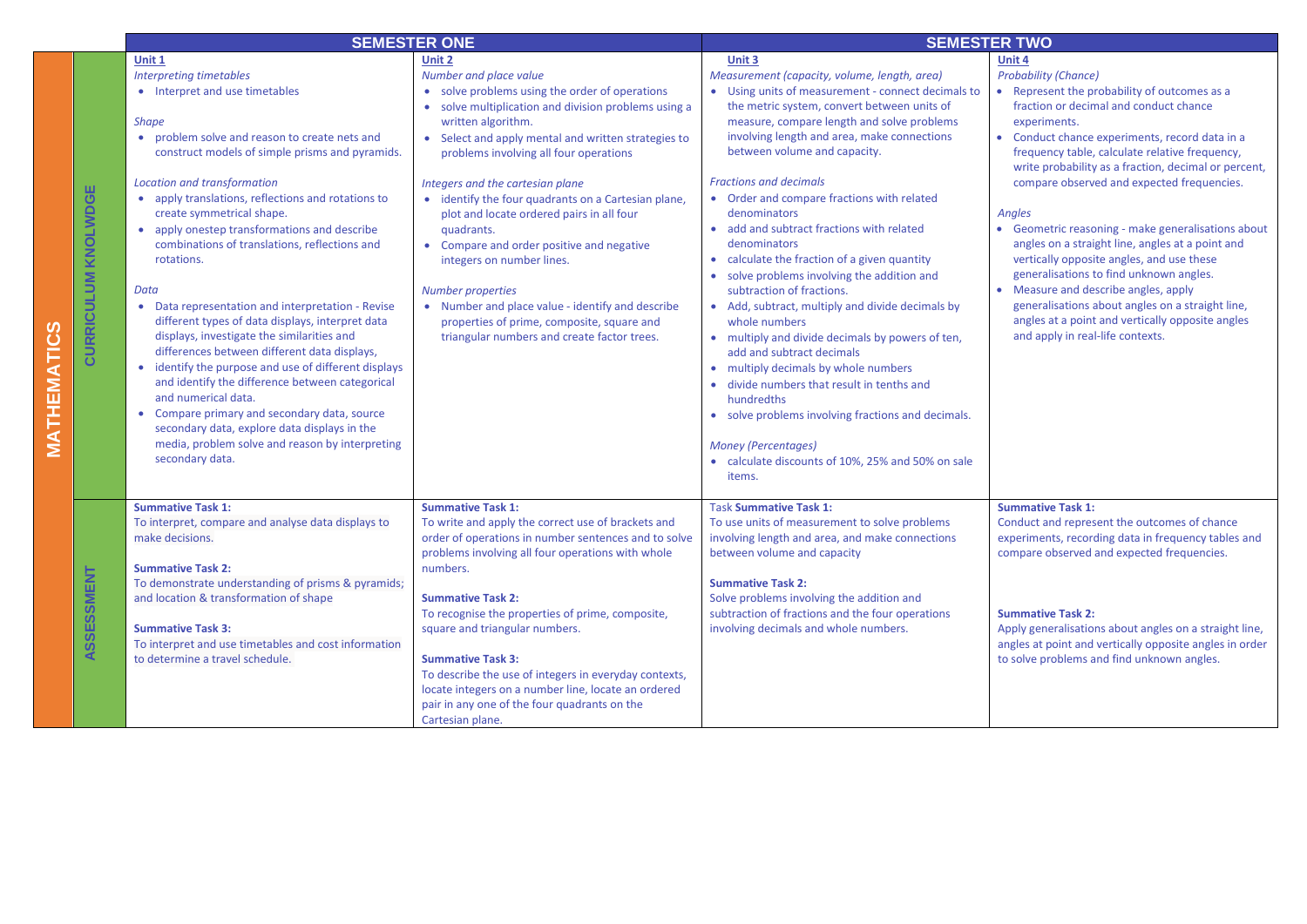|                          |                                         | <b>SEMESTER ONE</b>                                                                                                                                                                                                                                                                                                                                                                                                                                                                | <b>SEMESTER TWO</b>                                                                                                                                                                                                                                                                       |  |
|--------------------------|-----------------------------------------|------------------------------------------------------------------------------------------------------------------------------------------------------------------------------------------------------------------------------------------------------------------------------------------------------------------------------------------------------------------------------------------------------------------------------------------------------------------------------------|-------------------------------------------------------------------------------------------------------------------------------------------------------------------------------------------------------------------------------------------------------------------------------------------|--|
|                          |                                         | <b>DIGITAL TECHNOLOGIES</b>                                                                                                                                                                                                                                                                                                                                                                                                                                                        | <b>DESIGN AND TECHNOLOGIES</b>                                                                                                                                                                                                                                                            |  |
| GIES<br>-                | RICULUM<br><b>DLWDGE</b><br><u>ng s</u> | <b>Game Design</b><br>In this unit students engage in a number of activities, including: investigating the functions and interactions of<br>digital components and data transmission in simple networks, as they solve problems relating to digital<br>systems following, modifying and designing algorithms that include branching and repetition developing skills<br>in using a visual programming language within a game context working collaboratively to create a new game. | Hands off!<br>In this unit students will investigate how electrical energy can control movement, sound or light in a designed<br>product or system. They will design a solution to an environment's security need and make a prototype<br>electrical device that is part of the solution. |  |
| O<br>N<br>T<br><u>ວັ</u> | <b>INENISS</b><br>SSE<br>◀              | Assessment of student learning will be gathered from an assessment portfolio which includes a description of<br>digital systems and their components and explains how digital systems connect together to form a network, as<br>well as a collaborative digital game solution.                                                                                                                                                                                                     | Students design a solution to an environment's security need and make an electrical device that is part of the<br>solution.                                                                                                                                                               |  |

|   |                        | <b>SEMESTER ONE</b>                                                                                                                                                                                                                                                                                            |                                                                                                                                                                                                                                                                                                                                                                                                                                                                                                                                                                                                                                                                                                          | <b>SEMESTER TWO</b>                                                                                                                                                                                                                                                                                                                                                                                                                                                                                                                                                                                                                                                                                                                                                  |                                                                                                                                                                                                                                                                                                                                                                                                                                                                                                                                                                                                                                                                                                                                                                                  |
|---|------------------------|----------------------------------------------------------------------------------------------------------------------------------------------------------------------------------------------------------------------------------------------------------------------------------------------------------------|----------------------------------------------------------------------------------------------------------------------------------------------------------------------------------------------------------------------------------------------------------------------------------------------------------------------------------------------------------------------------------------------------------------------------------------------------------------------------------------------------------------------------------------------------------------------------------------------------------------------------------------------------------------------------------------------------------|----------------------------------------------------------------------------------------------------------------------------------------------------------------------------------------------------------------------------------------------------------------------------------------------------------------------------------------------------------------------------------------------------------------------------------------------------------------------------------------------------------------------------------------------------------------------------------------------------------------------------------------------------------------------------------------------------------------------------------------------------------------------|----------------------------------------------------------------------------------------------------------------------------------------------------------------------------------------------------------------------------------------------------------------------------------------------------------------------------------------------------------------------------------------------------------------------------------------------------------------------------------------------------------------------------------------------------------------------------------------------------------------------------------------------------------------------------------------------------------------------------------------------------------------------------------|
|   |                        | Unit $1$ :                                                                                                                                                                                                                                                                                                     | Unit $2:$                                                                                                                                                                                                                                                                                                                                                                                                                                                                                                                                                                                                                                                                                                | Unit 3:                                                                                                                                                                                                                                                                                                                                                                                                                                                                                                                                                                                                                                                                                                                                                              | Unit 4:                                                                                                                                                                                                                                                                                                                                                                                                                                                                                                                                                                                                                                                                                                                                                                          |
|   |                        | Reversible and irreversible changes                                                                                                                                                                                                                                                                            | Investigating mould growth                                                                                                                                                                                                                                                                                                                                                                                                                                                                                                                                                                                                                                                                               | <b>Natural disasters</b>                                                                                                                                                                                                                                                                                                                                                                                                                                                                                                                                                                                                                                                                                                                                             | <b>Energy and electricity</b>                                                                                                                                                                                                                                                                                                                                                                                                                                                                                                                                                                                                                                                                                                                                                    |
|   | KNOLWDGE<br>CURRICULUM | Students will plan and conduct an investigation into<br>reversible and irreversible changes, including<br>identifying variables to be changed and measured,<br>describing potential safety risks, identifying<br>improvements to methods and constructing texts to<br>communicate ideas, methods and findings. | Students will explore the environmental conditions<br>that affect the growth and survival of living things.<br>They will use simulations to plan and conduct fair<br>tests and analyse the results of<br>these tests. Students will pose questions, plan and<br>conduct investigations into the environmental factors<br>that affect the growth of living things. They will<br>gather, record and interpret observations relating to<br>their investigations. Students will consider human<br>impact on the environment and how science<br>knowledge can be used to inform personal and<br>community decisions. They will recommend actions<br>to develop environments for native plants and<br>animals. | Students will explore how sudden geological changes<br>and extreme weather events can affect Earth's<br>surface. They consider the effects of earthquakes and<br>volcanoes on Earth's surface and how communities<br>are affected by these events. They gather, record and<br>interpret data relating to weather and weather<br>events. Students explore the ways in which scientists<br>are assisted by the observations of people from other<br>cultures, including those throughout Asia. Students<br>construct representations of cyclones and evaluate<br>community and personal decisions related to<br>preparation for natural disasters. They investigate<br>how predictions regarding the course of tropical<br>cyclones can be improved by gathering data. | Students will investigate electrical circuits as a means<br>of transferring and transforming electricity. They will<br>design and construct electrical circuits to make<br>observations, develop explanations and perform<br>specific tasks, using materials and equipment safely.<br>Students will explore how energy from a variety of<br>sources can be used to generate electricity and<br>identify energy transformations associated with<br>different methods of electricity production. They will<br>identify where scientific understanding and<br>discoveries related to the production and use of<br>electricity have affected people's lives and evaluate<br>personal and community decisions related to use of<br>different energy sources and their sustainability. |
| ഗ |                        | Summative assessment (Experimental investigation)                                                                                                                                                                                                                                                              | Summative assessment (Experimental investigation)                                                                                                                                                                                                                                                                                                                                                                                                                                                                                                                                                                                                                                                        | Summative assessment (Written exam)                                                                                                                                                                                                                                                                                                                                                                                                                                                                                                                                                                                                                                                                                                                                  | Summative assessment (Supervised assessment)                                                                                                                                                                                                                                                                                                                                                                                                                                                                                                                                                                                                                                                                                                                                     |
|   | <b>SSESSMENT</b><br>₹  | To plan and conduct an investigation into reversible<br>and irreversible changes, including identifying<br>variables to be changed and measured, describing<br>potential safety risks, identifying improvements to<br>methods and constructing texts to communicate<br>ideas, methods and findings.            | Students will develop an investigable question and<br>design an investigation into simple cause-and-effect<br>relationships including identifying variables to be<br>changed and measured and potential safety risks. To<br>collect, organise and interpret data to identify<br>environmental factors that contribute to mould<br>growth in bread and explain how scientific<br>knowledge helps to solve problems.                                                                                                                                                                                                                                                                                       | To explain how natural events, cause rapid changes<br>to Earth's surface and identify contributions to the<br>development of science by people from a range of<br>cultures. To identify how research can improve data.                                                                                                                                                                                                                                                                                                                                                                                                                                                                                                                                               | To analyse requirements for the transfer of electricity<br>in a circuit and describe how energy can be<br>transformed from one form to another to generate<br>electricity. To explain how scientific knowledge is<br>used to assess energy sources selected for a specific<br>purpose.                                                                                                                                                                                                                                                                                                                                                                                                                                                                                           |
|   |                        |                                                                                                                                                                                                                                                                                                                |                                                                                                                                                                                                                                                                                                                                                                                                                                                                                                                                                                                                                                                                                                          |                                                                                                                                                                                                                                                                                                                                                                                                                                                                                                                                                                                                                                                                                                                                                                      |                                                                                                                                                                                                                                                                                                                                                                                                                                                                                                                                                                                                                                                                                                                                                                                  |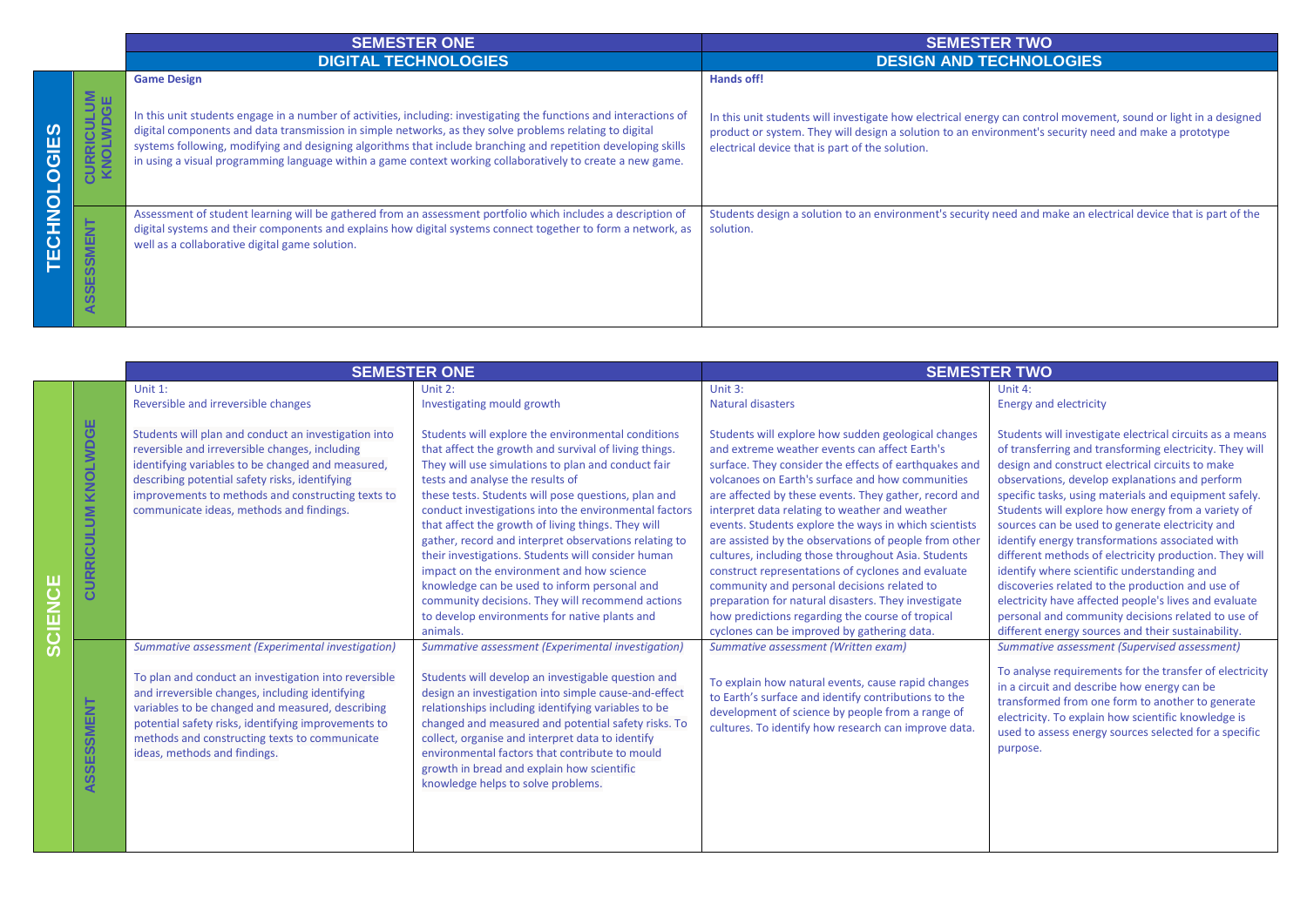|                              |                                                                                                                                                                                                                                                                                                                                                                                                                                                                                                                                                                                                                                                                                                                                                                                             | <b>SEMESTER ONE</b>                                                                                                                                                                                                                                                                                                                                                                                                                                               | <b>SEMESTER TWO</b>                                                                                                                                                                                                                                                                                                                                                                                                                                                                                                                                                                                                                                                                                                                                                                                                                                                                                |                                                                                                                                                                                                                                                                                                                                                                                                                                                                                                                                                                                                                                                                                                                                                                                                                                                                                                                                                                                                                                                                                                                           |  |
|------------------------------|---------------------------------------------------------------------------------------------------------------------------------------------------------------------------------------------------------------------------------------------------------------------------------------------------------------------------------------------------------------------------------------------------------------------------------------------------------------------------------------------------------------------------------------------------------------------------------------------------------------------------------------------------------------------------------------------------------------------------------------------------------------------------------------------|-------------------------------------------------------------------------------------------------------------------------------------------------------------------------------------------------------------------------------------------------------------------------------------------------------------------------------------------------------------------------------------------------------------------------------------------------------------------|----------------------------------------------------------------------------------------------------------------------------------------------------------------------------------------------------------------------------------------------------------------------------------------------------------------------------------------------------------------------------------------------------------------------------------------------------------------------------------------------------------------------------------------------------------------------------------------------------------------------------------------------------------------------------------------------------------------------------------------------------------------------------------------------------------------------------------------------------------------------------------------------------|---------------------------------------------------------------------------------------------------------------------------------------------------------------------------------------------------------------------------------------------------------------------------------------------------------------------------------------------------------------------------------------------------------------------------------------------------------------------------------------------------------------------------------------------------------------------------------------------------------------------------------------------------------------------------------------------------------------------------------------------------------------------------------------------------------------------------------------------------------------------------------------------------------------------------------------------------------------------------------------------------------------------------------------------------------------------------------------------------------------------------|--|
|                              | Unit 1: Think globally, act globally                                                                                                                                                                                                                                                                                                                                                                                                                                                                                                                                                                                                                                                                                                                                                        | <b>Unit 2: Guess who?</b>                                                                                                                                                                                                                                                                                                                                                                                                                                         | Unit 3: Rights on!                                                                                                                                                                                                                                                                                                                                                                                                                                                                                                                                                                                                                                                                                                                                                                                                                                                                                 | Unit 4: Money! Money! Money!                                                                                                                                                                                                                                                                                                                                                                                                                                                                                                                                                                                                                                                                                                                                                                                                                                                                                                                                                                                                                                                                                              |  |
| <b>CURRICULUM KNOLWDGE</b>   | Students will:<br>consider the shared values, right and<br>responsibilities of Australian citizenship and<br>obligations that people may have as global<br>citizens.<br>sequence information about events and<br>$\bullet$<br>represent time by creating timelines.<br>identify Australia's connections with other<br>countries. (trade)<br>organise and represent data in large- and<br>small-scale maps using appropriate<br>conventions.<br>interpret data to identify, describe and<br>compare distributions, patterns and trends in<br>the diverse characteristics of places.<br>present ideas, findings, viewpoints and<br>conclusions in a range of communication<br>forms that incorporate source materials,<br>mapping communication conventions and<br>discipline-specific terms. | Students will:<br>sequence information about events and the<br>lives of individuals in chronological order and<br>create timelines.<br>Describe the causes and effects of change on<br>$\bullet$<br>society<br>Explain the significance of an individual<br>locate, collect and interpret information from<br>primary sources<br>present ideas, findings, viewpoints and<br>conclusions in a range of communication<br>forms that incorporate source materials.   | Students will:<br>• examine the key figures, events and ideas that<br>led to Australia's Federation and Constitution.<br>recognise the contribution of individuals and<br>groups to the development of Australian<br>society since Federation.<br>investigate the key institutions, people and<br>processes of Australia's democratic and legal<br>system.<br>• locate, collect and interpret information from<br>primary sources.<br>recognise the responsibilities of electors and<br>$\bullet$<br>representatives in Australia's democracy<br>• examine continuities and changes in the<br>experiences of Australian democracy and<br>citizenship, including the status and rights of<br>Aboriginal and Torres Strait Islander Peoples,<br>women and children.<br>present ideas, findings, viewpoints and<br>conclusions in a range of communication forms<br>that incorporate source materials | Students will:<br>• identify the purpose for a business<br>• recognise the different ways that businesses<br>choose to provide goods and services by deciding<br>on a product/service to sell and a marketing<br>strategy.<br>• recognise why choices about the allocation of<br>resources involve trade-offs by making informed<br>decisions about your business.<br>• engage in the market day (students will both sell<br>and purchase products/services).<br>• collect data on your business during the market<br>day (sales, profits, loss, number of customers,<br>observation of other businesses, production time,<br>customer satisfaction).<br>• Reflect on the effectiveness of business.<br>• explain why it is important to be informed when<br>making consumer and financial decisions.<br>• interpret data to identify, describe and compare<br>distributions, patterns and trends, and to infer<br>relationships, and evaluate evidence to draw<br>conclusions reflect on their learning to propose<br>action in response to an issue or challenge.<br>• describe the probable effects of their proposal. |  |
| <b>SSMENT</b><br>ທ<br>ທ<br>⊄ | Summative assessment: Portfolio of work.<br>Students will create a portfolio that explains:<br>• the impacts of COVID on a local scale<br>(businesses, personal, families, schooling,<br>tourism).<br>• Include a timeline<br>The connections between Australia and another<br>country on a global scale (trade routes, travel,<br>tourism, pollution, global warming) including<br>mapping<br>• What's our role moving forward?<br>• What are our responsibilities as Australian<br>citizens in response to the COVID pandemic?                                                                                                                                                                                                                                                            | <b>Summative assessment: Portfolio of work.</b><br>Students will use primary and secondary sources to<br>create an engaging piece, including a timeline on an<br>Australian who influenced or made a change to<br>Australian society.<br>Who is your significant Australian?<br>• Why are they significant?<br>• How has their change/contribution made<br>Australia a better place today?<br>• What challenges did your significant Australian<br>face/overcome? | Summative assessment: Portfolio of work.<br>Students will explain in detail the importance of the<br>institutions and processes to Australia's democracy<br>and legal system.<br>Topics that will be covered include:<br>Democracy<br>$\bullet$<br>The three levels of government<br>$\bullet$<br>Federation<br>$\bullet$<br>$\bullet$<br>Constitution<br>Women and Children's rights<br>$\bullet$<br>Indigenous rights                                                                                                                                                                                                                                                                                                                                                                                                                                                                            | <b>Summative assessment: Portfolio of work.</b><br>Students will create a business in small groups,<br>engage in a market day and reflect on the<br>effectiveness of their business.                                                                                                                                                                                                                                                                                                                                                                                                                                                                                                                                                                                                                                                                                                                                                                                                                                                                                                                                      |  |

**HASS**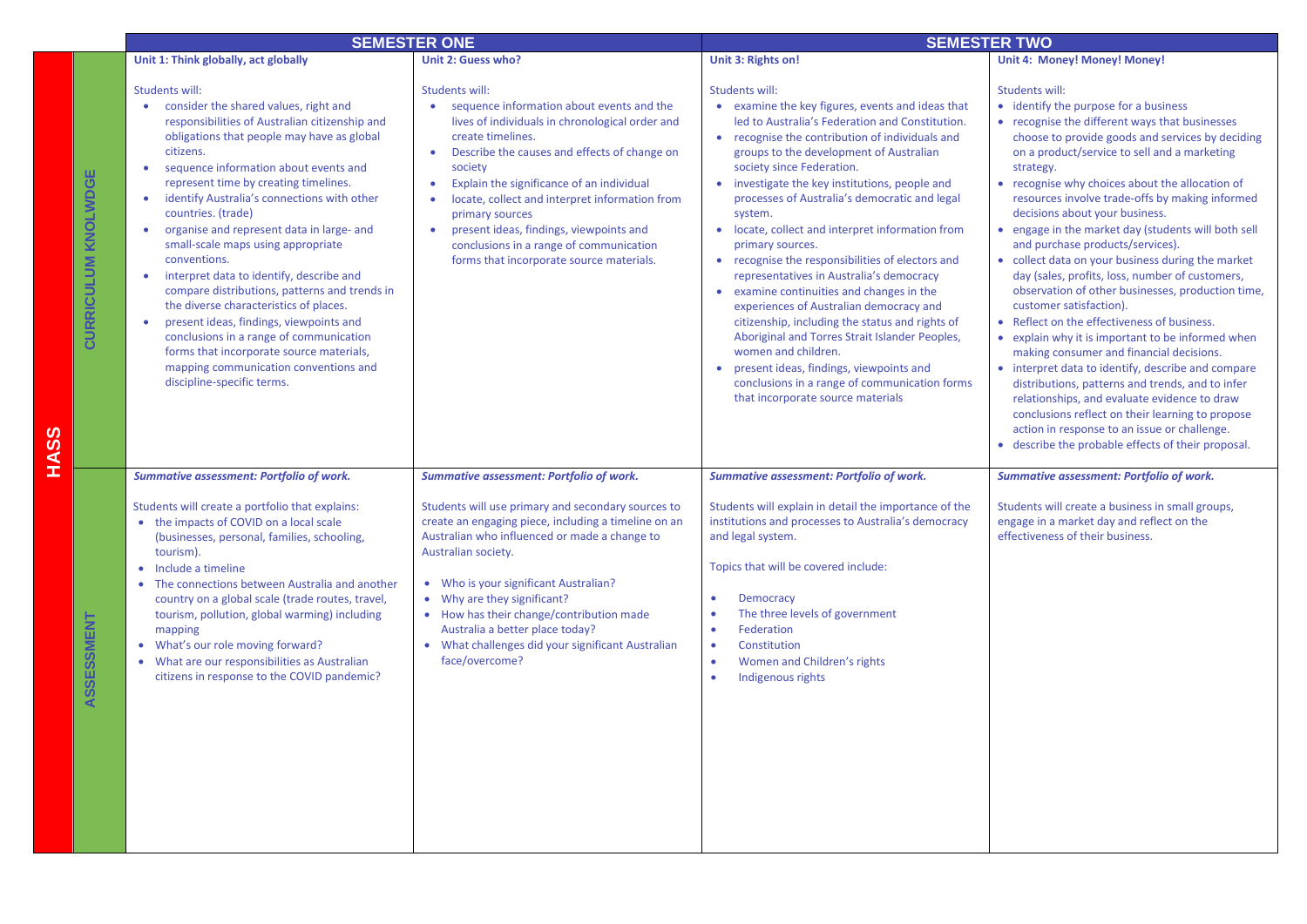|           |                                         | <b>SEMESTER ONE</b>                                                                                                                                                                |                                                                                                                                                                                                                                                                                                                                                                                                      | <b>SEMESTER TWO</b>                                                                                                                                                                                        |                                                                                                             |
|-----------|-----------------------------------------|------------------------------------------------------------------------------------------------------------------------------------------------------------------------------------|------------------------------------------------------------------------------------------------------------------------------------------------------------------------------------------------------------------------------------------------------------------------------------------------------------------------------------------------------------------------------------------------------|------------------------------------------------------------------------------------------------------------------------------------------------------------------------------------------------------------|-------------------------------------------------------------------------------------------------------------|
|           |                                         | <b>Media Arts</b>                                                                                                                                                                  | <b>Drama</b>                                                                                                                                                                                                                                                                                                                                                                                         | <b>Visual Art</b>                                                                                                                                                                                          | <b>Dance</b>                                                                                                |
| ကို<br>ī٢ | $rac{5}{5}$ $rac{1}{5}$<br><b>RICUL</b> | To explore the work of media artists and collaborate<br>to create a stop motion animation to communicate a<br>point of view for an audience.                                       | Students will devise a short group performance<br>based on the style of melodrama. They will explore<br>the elements of drama and melodrama conventions<br>through performance and written comparison.                                                                                                                                                                                               | Students will explore masks from around the world<br>and examine how cultures represent themselves<br>through the mask. They will then paint and decorate<br>a mask to represent and celebrate themselves. | Students will explore hip hop dance moves through<br>teacher-delivered and student-devised<br>choreography. |
| ◀<br>뿓    | <b>SSESSMENT</b><br>∢                   | Students will create a 1-2 minute stop motion<br>animation focussing on one of three topics - advice<br>to year 5s going to year 6, a day in the life of, own<br>choice narrative. | Students will work in small groups to demonstrate<br>elements of drama (voice, character, movement),<br>melodrama conventions, and performance skills.<br>They reflect on the elements of drama and<br>melodrama conventions used and how they were<br>used in a group performance. Comparison of use of 1<br>element of drama used in student's own<br>performance and another group's performance. | Students decorate a mask to represent themselves<br>and reflect on their creation by writing an artistic<br>statement.                                                                                     | Students create a choreographed dance piece that<br>utilises the elements of dance.                         |

|                          |                                                 | <b>SEMESTER ONE</b>                                                                                                                                                                                                                                                                                                                                                  |                                                                                                                                                                                                                                                                                                                                                                                                                                                                                                                                 | <b>SEMESTER TWO</b>                                                                                                                                                                                                                                                                                                                                                                     |                                                                                                                                                                                                                                                                                                                  |
|--------------------------|-------------------------------------------------|----------------------------------------------------------------------------------------------------------------------------------------------------------------------------------------------------------------------------------------------------------------------------------------------------------------------------------------------------------------------|---------------------------------------------------------------------------------------------------------------------------------------------------------------------------------------------------------------------------------------------------------------------------------------------------------------------------------------------------------------------------------------------------------------------------------------------------------------------------------------------------------------------------------|-----------------------------------------------------------------------------------------------------------------------------------------------------------------------------------------------------------------------------------------------------------------------------------------------------------------------------------------------------------------------------------------|------------------------------------------------------------------------------------------------------------------------------------------------------------------------------------------------------------------------------------------------------------------------------------------------------------------|
|                          |                                                 | <b>Term One</b>                                                                                                                                                                                                                                                                                                                                                      | <b>Term Two</b>                                                                                                                                                                                                                                                                                                                                                                                                                                                                                                                 | <b>Term Three</b>                                                                                                                                                                                                                                                                                                                                                                       | <b>Term Four</b>                                                                                                                                                                                                                                                                                                 |
| <b>JAPANESE</b>          | §₩<br><b>RICULI</b><br>WLED<br>CURI<br>KNO      | In this unit students will be engaged in a<br>comparative study of seasonal celebrations. They<br>will focus on language structures including:<br>sentence building, questioning, particles, and the<br>use of adjectives and time.                                                                                                                                  | In this unit, students use language to create and<br>describe action heroes to entertain others.<br>Students will:<br>• engage with a range of spoken and written<br>imaginative texts about the representation of action<br>heroes<br>• reinterpret or create alternative versions of action<br>heroes using different modes or contexts<br>• design an action hero with their qualities<br>portrayed in a comic strip<br>• participate in intercultural experience to notice,<br>compare and reflect on language and culture. | In this unit students are learning the concept of play<br>and its universality across cultures<br>Discuss group play activities.<br>Plan and demonstrate group games.<br>Translate game rules.<br>Reflect on cultural values expressed through game<br>play.                                                                                                                            | In this unit students are learning about Japanese<br>cuisine and eating habits.<br>Students will:<br>learn about the foods Japanese kids eat for<br>$\bullet$<br>lunch.<br>make your own おべんとう.<br>$\bullet$<br>compare expressions and eating culture used<br>at mealtimes in Japan and Australia.              |
| п<br><b>GES</b><br>ANGUA | SSMENT<br>w<br>$\omega$<br>$\blacktriangleleft$ | Students identify and write simple sentence<br>structures and expressions in Hiragana in a<br>summative assessment.<br>Students identify and reflect on the various ways<br>that countries and people celebrate globally. This is<br>through observed class discussion and the<br>production of a presentation which is shown in class<br>as a summative assessment. | Understanding translate famous Japanese anime<br>characters into English.<br>Students create an original anime character profile<br>and present to students in Japan or to the teacher.<br>Students participate in an observed discussion on<br>the cultural similarities and differences prevalent in<br>anime.                                                                                                                                                                                                                | Students identify and write a comparison of<br>Japanese and Australian games in books, in addition<br>to participation in class discussion.<br>A bilingual individual or group video is produced<br>that explains the rules of a game that may be<br>unfamiliar to Japanese students. The student's<br>video is Judged by Japanese principals and also used<br>as summative assessment. | Students able to identify and describe different<br>foods using Hiragana and Katakana and identify<br>when on a formative assessment at the begging or<br>term and summative one at the end. Students are<br>observed in the production of an obento packed<br>lunch box in class under strict time constraints. |